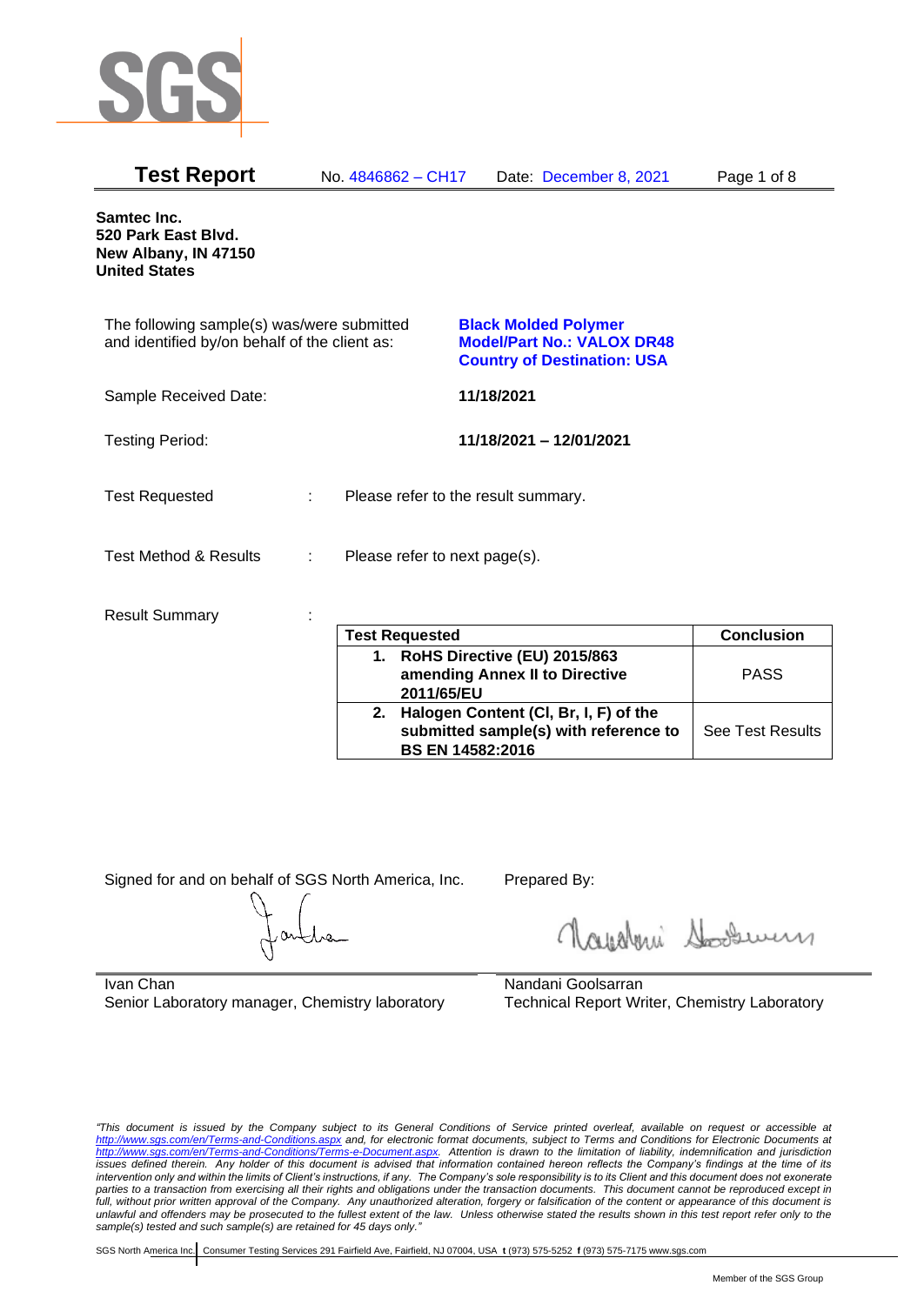

| <b>Test Report</b> | No. 4846862 - CH17 | Date: December 8, 2021 | Page 2 of 8 |
|--------------------|--------------------|------------------------|-------------|
|--------------------|--------------------|------------------------|-------------|

### **1. RoHS Directive (EU) 2015/863 amending Annex II to Directive 2011/65/EU**

#### **Testing was done at an SGS Affiliate Laboratory:**

| Specimen | <b>SGS Sample ID</b> | <b>Description</b> |  |
|----------|----------------------|--------------------|--|
| No.      |                      |                    |  |
|          | HKT21-058357.017     | Black plastic      |  |

#### Remarks :

(1)  $1 \text{ mg/kg} = 1 \text{ ppm} = 0.0001\%$ 

(2) MDL = Method Detection Limit

(3)  $ND = Not detected$  ( < MDL)

- (4) "-" = Not Regulated
- Test Method : With reference to IEC 62321-4:2013+A1:2017, IEC62321-5:2013, IEC62321-7-2:2017, IEC62321-6:2015 and IEC62321-8:2017, analyzed by ICP-OES, UV-Vis and GC-MS. (Decision Rule: please refer to appendix 1: Category 1)

| Test Item(s)                 | Limit | Unit  | MDL            | 017       |
|------------------------------|-------|-------|----------------|-----------|
| Cadmium (Cd)                 | 100   | mg/kg | $\overline{c}$ | <b>ND</b> |
| Lead (Pb)                    | 1,000 | mg/kg | $\mathbf{2}$   | <b>ND</b> |
| Mercury (Hg)                 | 1,000 | mg/kg | $\overline{c}$ | <b>ND</b> |
| Hexavalent Chromium (Cr(VI)) | 1,000 | mg/kg | 8              | <b>ND</b> |
| Sum of PBBs                  | 1,000 | mg/kg |                | <b>ND</b> |
| Monobromobiphenyl            |       | mg/kg | 5              | <b>ND</b> |
| Dibromobiphenyl              |       | mg/kg | 5              | <b>ND</b> |
| Tribromobiphenyl             |       | mg/kg | 5              | <b>ND</b> |
| Tetrabromobiphenyl           |       | mg/kg | 5              | <b>ND</b> |
| Pentabromobiphenyl           |       | mg/kg | 5              | <b>ND</b> |
| Hexabromobiphenyl            |       | mg/kg | 5              | <b>ND</b> |
| Heptabromobiphenyl           |       | mg/kg | 5              | <b>ND</b> |
| Octabromobiphenyl            |       | mg/kg | 5              | <b>ND</b> |
| Nonabromobiphenyl            |       | mg/kg | 5              | <b>ND</b> |
| Decabromobiphenyl            |       | mg/kg | 5              | <b>ND</b> |
| Sum of PBDEs                 | 1,000 | mg/kg |                | <b>ND</b> |
| Monobromodiphenyl ether      |       | mg/kg | 5              | <b>ND</b> |
| Dibromodiphenyl ether        |       | mg/kg | 5              | <b>ND</b> |
| Tribromodiphenyl ether       |       | mg/kg | 5              | <b>ND</b> |
| Tetrabromodiphenyl ether     |       | mg/kg | 5              | <b>ND</b> |
| Pentabromodiphenyl ether     |       | mg/kg | 5              | <b>ND</b> |

*"This document is issued by the Company subject to its General Conditions of Service printed overleaf, available on request or accessible at <http://www.sgs.com/en/Terms-and-Conditions.aspx> and, for electronic format documents, subject to Terms and Conditions for Electronic Documents at [http://www.sgs.com/en/Terms-and-Conditions/Terms-e-Document.aspx.](http://www.sgs.com/en/Terms-and-Conditions/Terms-e-Document.aspx) Attention is drawn to the limitation of liability, indemnification and jurisdiction issues defined therein. Any holder of this document is advised that information contained hereon reflects the Company's findings at the time of its intervention only and within the limits of Client's instructions, if any. The Company's sole responsibility is to its Client and this document does not exonerate*  parties to a transaction from exercising all their rights and obligations under the transaction documents. This document cannot be reproduced except in *full, without prior written approval of the Company. Any unauthorized alteration, forgery or falsification of the content or appearance of this document is unlawful and offenders may be prosecuted to the fullest extent of the law. Unless otherwise stated the results shown in this test report refer only to the sample(s) tested and such sample(s) are retained for 45 days only."*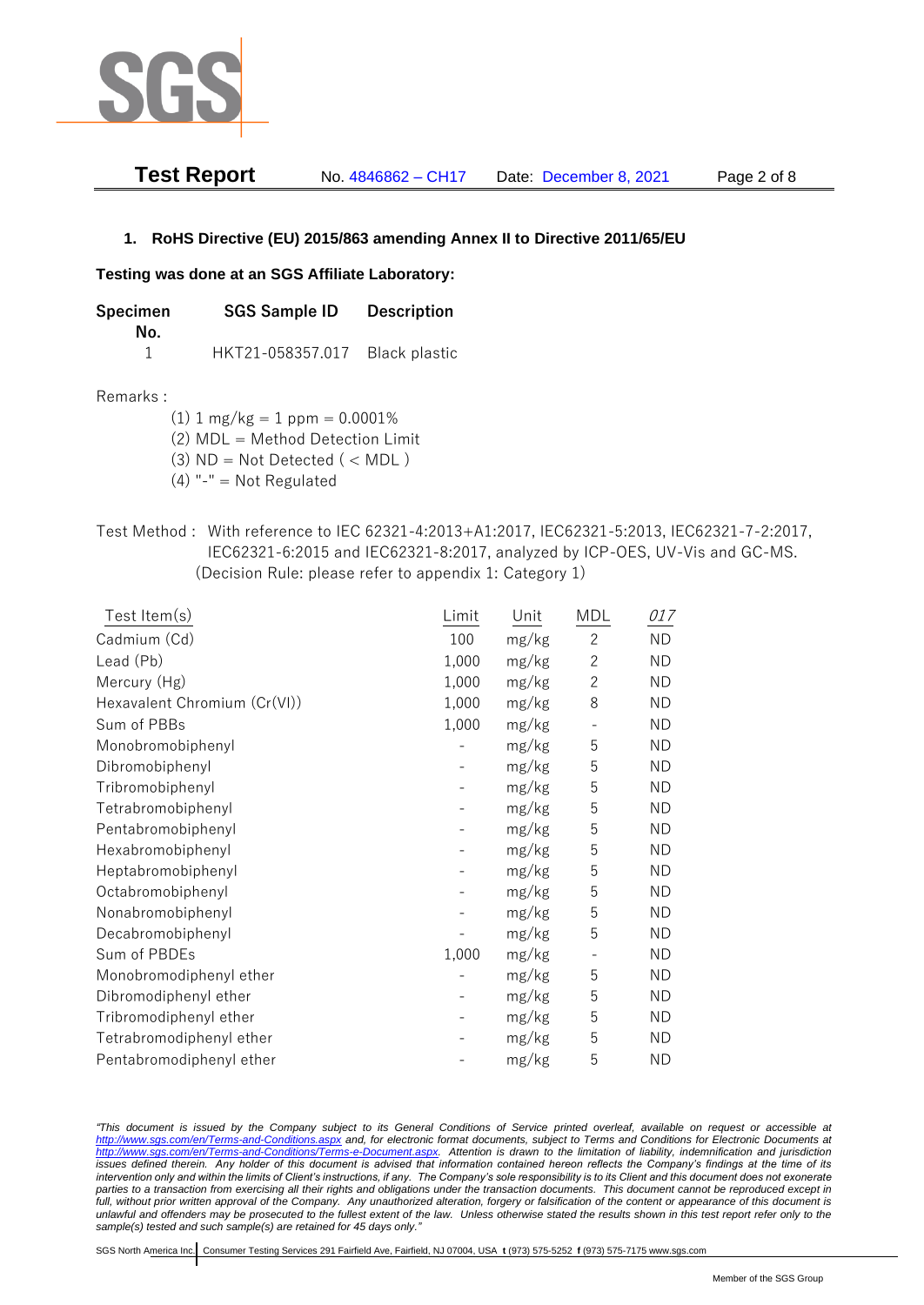

| <b>Test Report</b>                  | No. 4846862 - CH17           | Date: December 8, 2021 |            |           | Page 3 of 8 |
|-------------------------------------|------------------------------|------------------------|------------|-----------|-------------|
|                                     |                              |                        |            |           |             |
| Test Item $(s)$                     | Limit                        | Unit                   | <b>MDL</b> | 017       |             |
| Hexabromodiphenyl ether             |                              | mg/kg                  | 5          | <b>ND</b> |             |
| Heptabromodiphenyl ether            |                              | mg/kg                  | 5          | ND        |             |
| Octabromodiphenyl ether             | -                            | mg/kg                  | 5          | ΝD        |             |
| Nonabromodiphenyl ether             | -                            | mg/kg                  | 5          | ΝD        |             |
| Decabromodiphenyl ether             | $\qquad \qquad \blacksquare$ | mg/kg                  | 5          | ΝD        |             |
| Dibutyl Phthalate (DBP)             | 1,000                        | mg/kg                  | 50         | ΝD        |             |
| Benzylbutyl Phthalate (BBP)         | 1,000                        | mg/kg                  | 50         | ΝD        |             |
| Bis-(2-ethylhexyl) Phthalate (DEHP) | 1,000                        | mg/kg                  | 50         | ΝD        |             |
| Diisobutyl Phthalate (DIBP)         | 1,000                        | mg/kg                  | 50         | ND        |             |

Notes :

(1) The maximum permissible limit is quoted from RoHS Directive (EU) 2015/863. IEC 62321 series is equivalent to EN 62321 series [http://www.cenelec.eu/dyn/www/f?p=104:30:1742232870351101::::FSP\\_ORG\\_ID,FSP\\_LANG\\_](http://www.cenelec.eu/dyn/www/f?p=104:30:1742232870351101::::FSP_ORG_ID,FSP_LANG_ID:1258637,25) [ID:1258637,25](http://www.cenelec.eu/dyn/www/f?p=104:30:1742232870351101::::FSP_ORG_ID,FSP_LANG_ID:1258637,25)

### **2. Halogen**

## **Testing was done at an SGS Affiliate Laboratory:**

Test Method : With reference to EN 14582:2016, analysis was performed by IC.

| Test Item(s)  | Limit                    | Unit  | MDL | <i>017</i> |
|---------------|--------------------------|-------|-----|------------|
| Fluorine (F)  |                          | mg/kg | 50  | ΝD         |
| Chlorine (CI) | $\overline{\phantom{a}}$ | mg/kg | 50  | ND         |
| Bromine (Br)  | $\overline{\phantom{a}}$ | mg/kg | 50  | 31000      |
| lodine (I)    |                          | mg/kg | 50  | ND         |
|               |                          |       |     |            |

Notes :

(1) The measurement report of the expanded uncertainty with confident level 95% by coverage factor k=2, is 20% for each analyte of Fluorine, Chlorine, Bromine and Iodine.

*"This document is issued by the Company subject to its General Conditions of Service printed overleaf, available on request or accessible at <http://www.sgs.com/en/Terms-and-Conditions.aspx> and, for electronic format documents, subject to Terms and Conditions for Electronic Documents at [http://www.sgs.com/en/Terms-and-Conditions/Terms-e-Document.aspx.](http://www.sgs.com/en/Terms-and-Conditions/Terms-e-Document.aspx) Attention is drawn to the limitation of liability, indemnification and jurisdiction issues defined therein. Any holder of this document is advised that information contained hereon reflects the Company's findings at the time of its intervention only and within the limits of Client's instructions, if any. The Company's sole responsibility is to its Client and this document does not exonerate*  parties to a transaction from exercising all their rights and obligations under the transaction documents. This document cannot be reproduced except in *full, without prior written approval of the Company. Any unauthorized alteration, forgery or falsification of the content or appearance of this document is unlawful and offenders may be prosecuted to the fullest extent of the law. Unless otherwise stated the results shown in this test report refer only to the sample(s) tested and such sample(s) are retained for 45 days only."*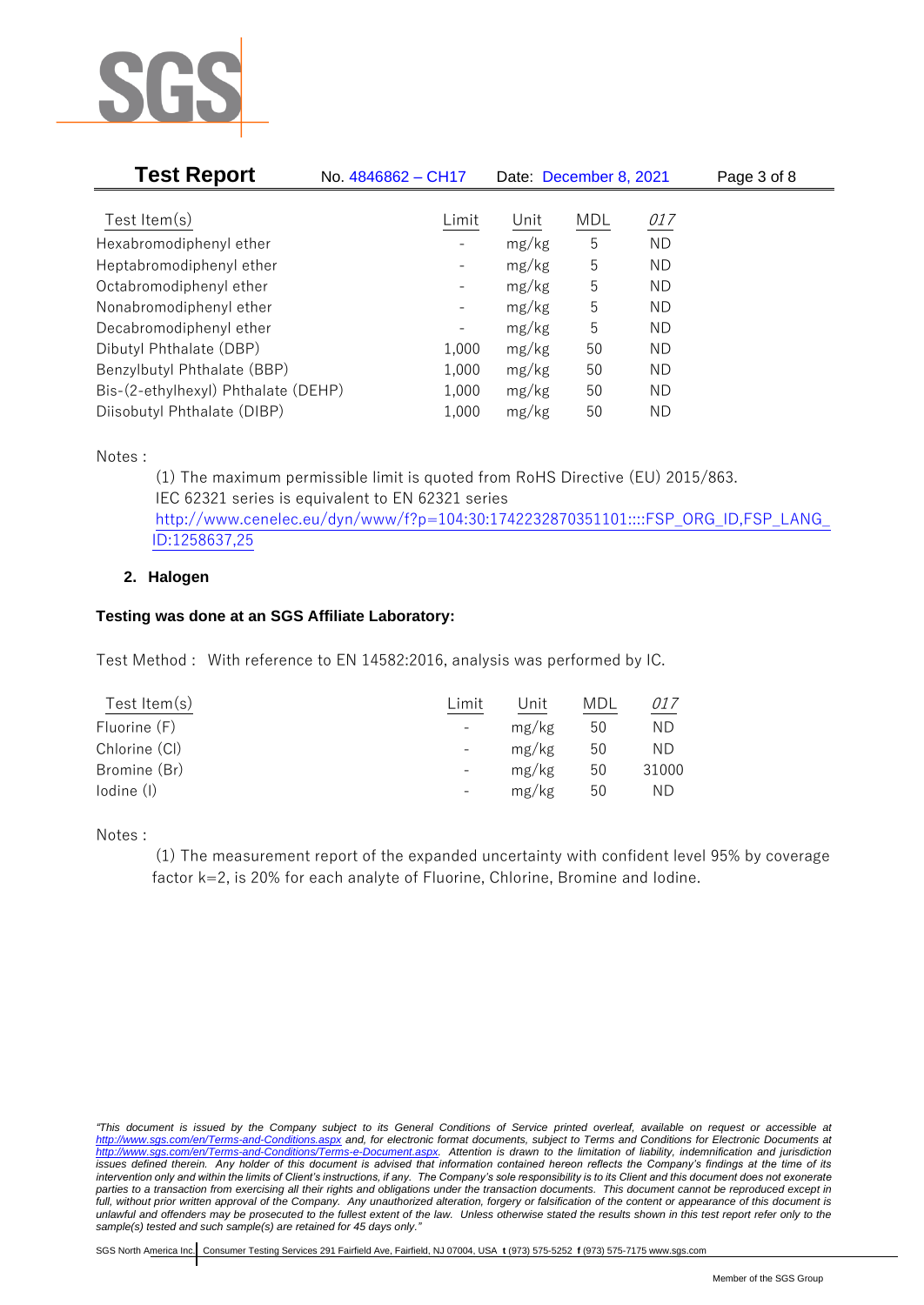

**Test Report** No. 4846862 – CH17 Date: December 8, 2021 Page 4 of 8

#### Appendix 1

| Category       | Decision Rule Statement                                                                                                                                                                                                                                                                                                                                                                                                                                                                                                                                                                                                                                                                                                                                                                                                                                                                                                                                                                                                                                                                                                                                                                                                                                                                                                                                                                                                                                                                                                    |
|----------------|----------------------------------------------------------------------------------------------------------------------------------------------------------------------------------------------------------------------------------------------------------------------------------------------------------------------------------------------------------------------------------------------------------------------------------------------------------------------------------------------------------------------------------------------------------------------------------------------------------------------------------------------------------------------------------------------------------------------------------------------------------------------------------------------------------------------------------------------------------------------------------------------------------------------------------------------------------------------------------------------------------------------------------------------------------------------------------------------------------------------------------------------------------------------------------------------------------------------------------------------------------------------------------------------------------------------------------------------------------------------------------------------------------------------------------------------------------------------------------------------------------------------------|
| $\overline{1}$ | The decision rule for conformity reporting is based on the non-binary statement with quard band (is<br>equal to the expanded measurement uncertainty with a 95% coverage probability, w = U95) in<br>ILAC-G8:09/2019 Clause 4.2.3.<br>"Pass - the measured value is within (or below / above) the acceptance limit, where the<br>А.<br>acceptance limit is below / above to the quard band." or "Pass - The measured values were<br>observed in tolerance at the points tested. The specific false accept risk is up to 2.5%.".<br><b>B</b> .<br>"Conditional Pass - The measured values were observed in tolerance at the points tested.<br>However, a portion of the expanded measurement uncertainty intervals about one or more<br>measured values exceeded / out of tolerance. When the measured result is close to the<br>tolerance, the specific false accept risk is up to 50%.".<br>C.<br>"Conditional Fail - One or more measured values were observed out of tolerance at the<br>points tested. However, a portion of the expanded measurement uncertainty intervals about<br>one or more measured values were in tolerance. When the measured result is close to the<br>tolerance, the specific false reject risk is up to 50%.".<br>"Fail - the measured value is out of (or below / above) the tolerance limit added / subtracted<br>D.<br>to the quard band." or "Fail - One or more measured values were observed out of tolerance<br>at the points tested". The specific false reject risk is up to 2.5%. |
| $\overline{2}$ | The decision rule for conformity reporting is based on BS EN 1811:2011+A1:2015: Reference test<br>method for release of nickel from all post assemblies which are inserted into pierced parts of the<br>human body and articles intended to come into direct and prolonged contact with the skin in<br>Section 9.2 interpretation of results.                                                                                                                                                                                                                                                                                                                                                                                                                                                                                                                                                                                                                                                                                                                                                                                                                                                                                                                                                                                                                                                                                                                                                                              |
| $\overline{3}$ | The decision rule for conformity reporting is based on the general consideration of simple<br>acceptance as stated in ISO/IEC Guide 98-3: "Uncertainty of measurement - Part 3: Guide to the<br>expression of uncertainty in measurement (GUM 1995)", and more specifically for analytical<br>measurements to the EURACHEM/CITAC Guide 2012 "Quantifying Uncertainty in Analytical<br>Measurement <sup>*</sup>                                                                                                                                                                                                                                                                                                                                                                                                                                                                                                                                                                                                                                                                                                                                                                                                                                                                                                                                                                                                                                                                                                             |
| 4              | The decision rule for conformity reporting is according to the IEC 62321-7-1 Edition 1.0 2015-09<br>Section 7: Table 1-(comparison to standard and interpretation of result)                                                                                                                                                                                                                                                                                                                                                                                                                                                                                                                                                                                                                                                                                                                                                                                                                                                                                                                                                                                                                                                                                                                                                                                                                                                                                                                                               |
| $\overline{5}$ | The decision rule for conformity reporting is according to the IEC 62321-3-1 Edition 1.0 2013-06<br>Annex A.3 interpretation of result.                                                                                                                                                                                                                                                                                                                                                                                                                                                                                                                                                                                                                                                                                                                                                                                                                                                                                                                                                                                                                                                                                                                                                                                                                                                                                                                                                                                    |
| 6              | The decision rule for conformity reporting is according to the GB/T 26125-2011 Annex A to H                                                                                                                                                                                                                                                                                                                                                                                                                                                                                                                                                                                                                                                                                                                                                                                                                                                                                                                                                                                                                                                                                                                                                                                                                                                                                                                                                                                                                                |
| 7              | The decision rule for conformity reporting is according to the requested specification or standard<br>(ASTM F963-17 section 4.3.5)                                                                                                                                                                                                                                                                                                                                                                                                                                                                                                                                                                                                                                                                                                                                                                                                                                                                                                                                                                                                                                                                                                                                                                                                                                                                                                                                                                                         |
| $\overline{8}$ | The decision rule for conformity reporting is according to the requested specification or standard<br>(AS/NZS ISO 8124 Part 3 section 4.2)                                                                                                                                                                                                                                                                                                                                                                                                                                                                                                                                                                                                                                                                                                                                                                                                                                                                                                                                                                                                                                                                                                                                                                                                                                                                                                                                                                                 |
| Remark I       | If the decision rule is not feasible to be used and the uncertainty of the result is able to be provided.<br>the uncertainty range of the result will be shown in the report. Otherwise, only result will be shown<br>in the report.                                                                                                                                                                                                                                                                                                                                                                                                                                                                                                                                                                                                                                                                                                                                                                                                                                                                                                                                                                                                                                                                                                                                                                                                                                                                                       |

*"This document is issued by the Company subject to its General Conditions of Service printed overleaf, available on request or accessible at <http://www.sgs.com/en/Terms-and-Conditions.aspx> and, for electronic format documents, subject to Terms and Conditions for Electronic Documents at [http://www.sgs.com/en/Terms-and-Conditions/Terms-e-Document.aspx.](http://www.sgs.com/en/Terms-and-Conditions/Terms-e-Document.aspx) Attention is drawn to the limitation of liability, indemnification and jurisdiction issues defined therein. Any holder of this document is advised that information contained hereon reflects the Company's findings at the time of its intervention only and within the limits of Client's instructions, if any. The Company's sole responsibility is to its Client and this document does not exonerate parties to a transaction from exercising all their rights and obligations under the transaction documents. This document cannot be reproduced except in full, without prior written approval of the Company. Any unauthorized alteration, forgery or falsification of the content or appearance of this document is unlawful and offenders may be prosecuted to the fullest extent of the law. Unless otherwise stated the results shown in this test report refer only to the sample(s) tested and such sample(s) are retained for 45 days only."*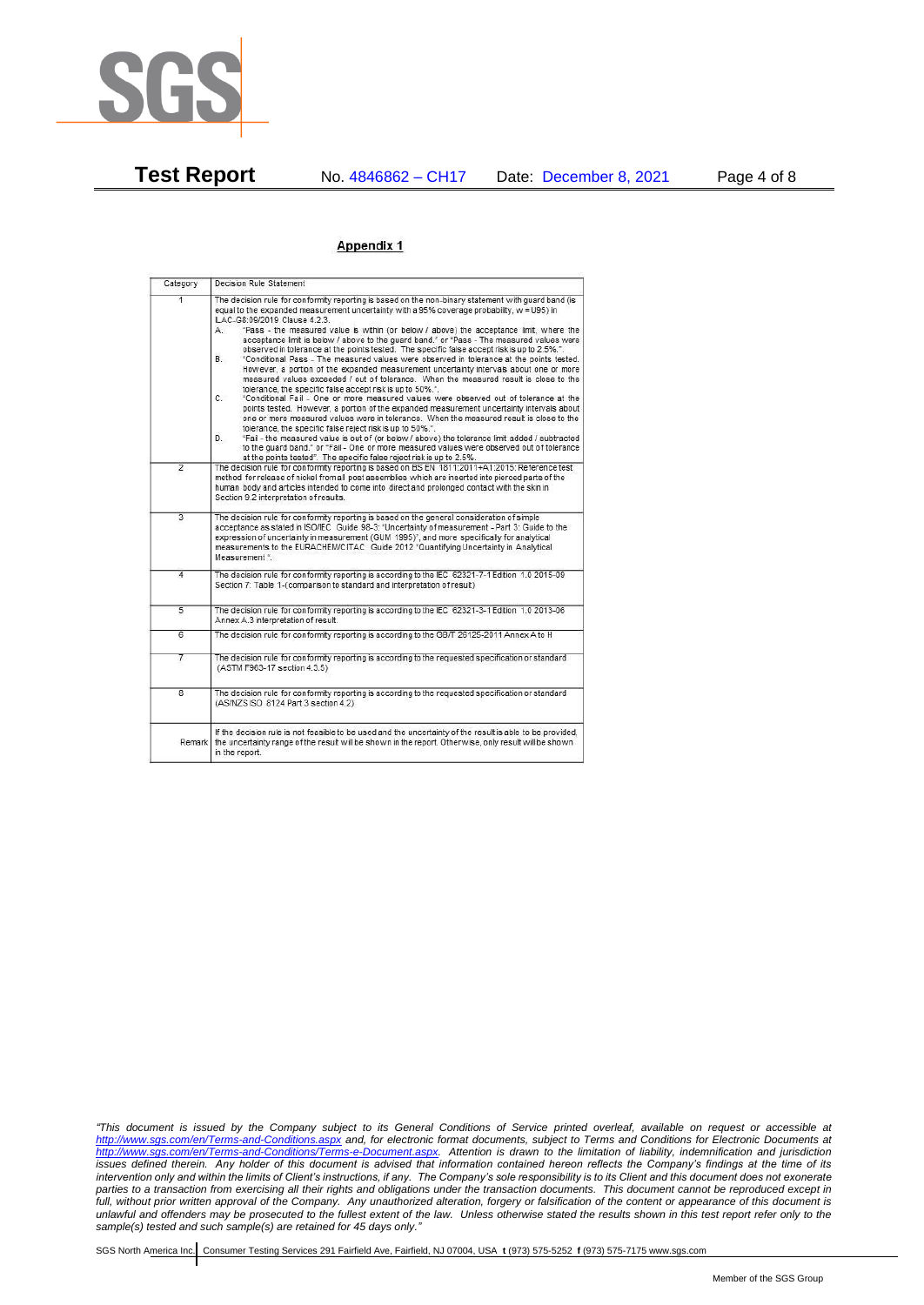

| <b>Test Report</b> | No. 4846862 - CH17 | Date: December 8, 2021 | Page 5 of 8 |
|--------------------|--------------------|------------------------|-------------|
|--------------------|--------------------|------------------------|-------------|

Flowchart:



Note : 1) Boiling water test method was also performed for the analysis of Cr (VI) in metal sample. 2) The polymeric samples were dissolved totally by pre-conditioning method according to above flow chat for Cd, Pb and Hg contents analysis

| Operator:      | Chiu Kan Yuen/ Tang Koon Pang (Acid digestion) |  |
|----------------|------------------------------------------------|--|
|                | Chiu Kan Yuen (Dry Ashing)                     |  |
|                | Nick Liu (Hexavalent Chromium)                 |  |
|                | Kent Wan (PBBs and PBDEs)                      |  |
| Section Chief: | Chan Chun Kit, Dickson                         |  |

*"This document is issued by the Company subject to its General Conditions of Service printed overleaf, available on request or accessible at <http://www.sgs.com/en/Terms-and-Conditions.aspx> and, for electronic format documents, subject to Terms and Conditions for Electronic Documents at [http://www.sgs.com/en/Terms-and-Conditions/Terms-e-Document.aspx.](http://www.sgs.com/en/Terms-and-Conditions/Terms-e-Document.aspx) Attention is drawn to the limitation of liability, indemnification and jurisdiction issues defined therein. Any holder of this document is advised that information contained hereon reflects the Company's findings at the time of its intervention only and within the limits of Client's instructions, if any. The Company's sole responsibility is to its Client and this document does not exonerate*  parties to a transaction from exercising all their rights and obligations under the transaction documents. This document cannot be reproduced except in *full, without prior written approval of the Company. Any unauthorized alteration, forgery or falsification of the content or appearance of this document is unlawful and offenders may be prosecuted to the fullest extent of the law. Unless otherwise stated the results shown in this test report refer only to the sample(s) tested and such sample(s) are retained for 45 days only."*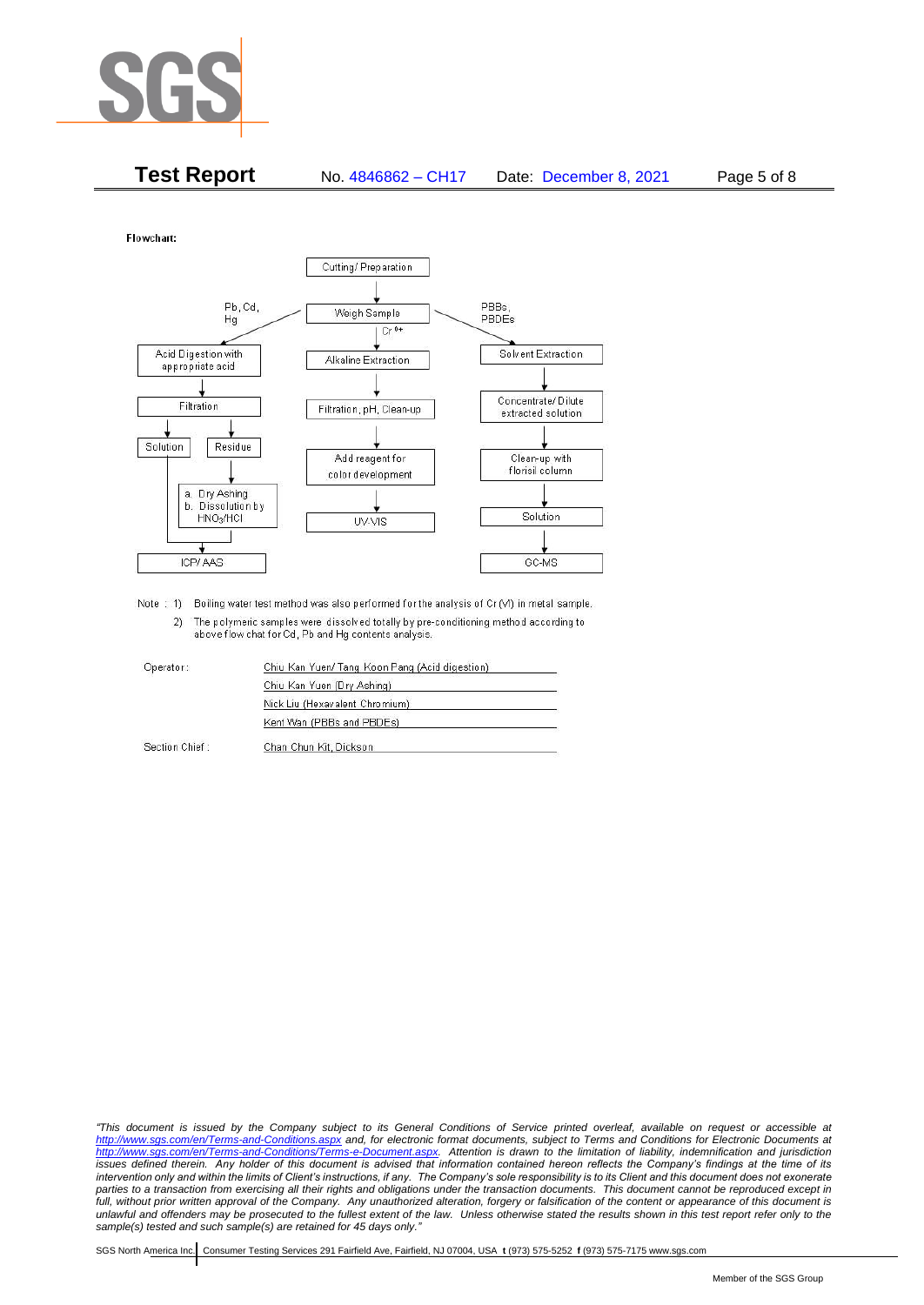

# **Test Report** No. 4846862 – CH17 Date: December 8, 2021 Page 6 of 8

#### **Flowchart for Phthalates measurement**

Method: IEC 62321-8:2017



Tested by Checked by Lumpy Lee

Edmund Kwan

*"This document is issued by the Company subject to its General Conditions of Service printed overleaf, available on request or accessible at <http://www.sgs.com/en/Terms-and-Conditions.aspx> and, for electronic format documents, subject to Terms and Conditions for Electronic Documents at [http://www.sgs.com/en/Terms-and-Conditions/Terms-e-Document.aspx.](http://www.sgs.com/en/Terms-and-Conditions/Terms-e-Document.aspx) Attention is drawn to the limitation of liability, indemnification and jurisdiction issues defined therein. Any holder of this document is advised that information contained hereon reflects the Company's findings at the time of its intervention only and within the limits of Client's instructions, if any. The Company's sole responsibility is to its Client and this document does not exonerate*  parties to a transaction from exercising all their rights and obligations under the transaction documents. This document cannot be reproduced except in *full, without prior written approval of the Company. Any unauthorized alteration, forgery or falsification of the content or appearance of this document is unlawful and offenders may be prosecuted to the fullest extent of the law. Unless otherwise stated the results shown in this test report refer only to the sample(s) tested and such sample(s) are retained for 45 days only."*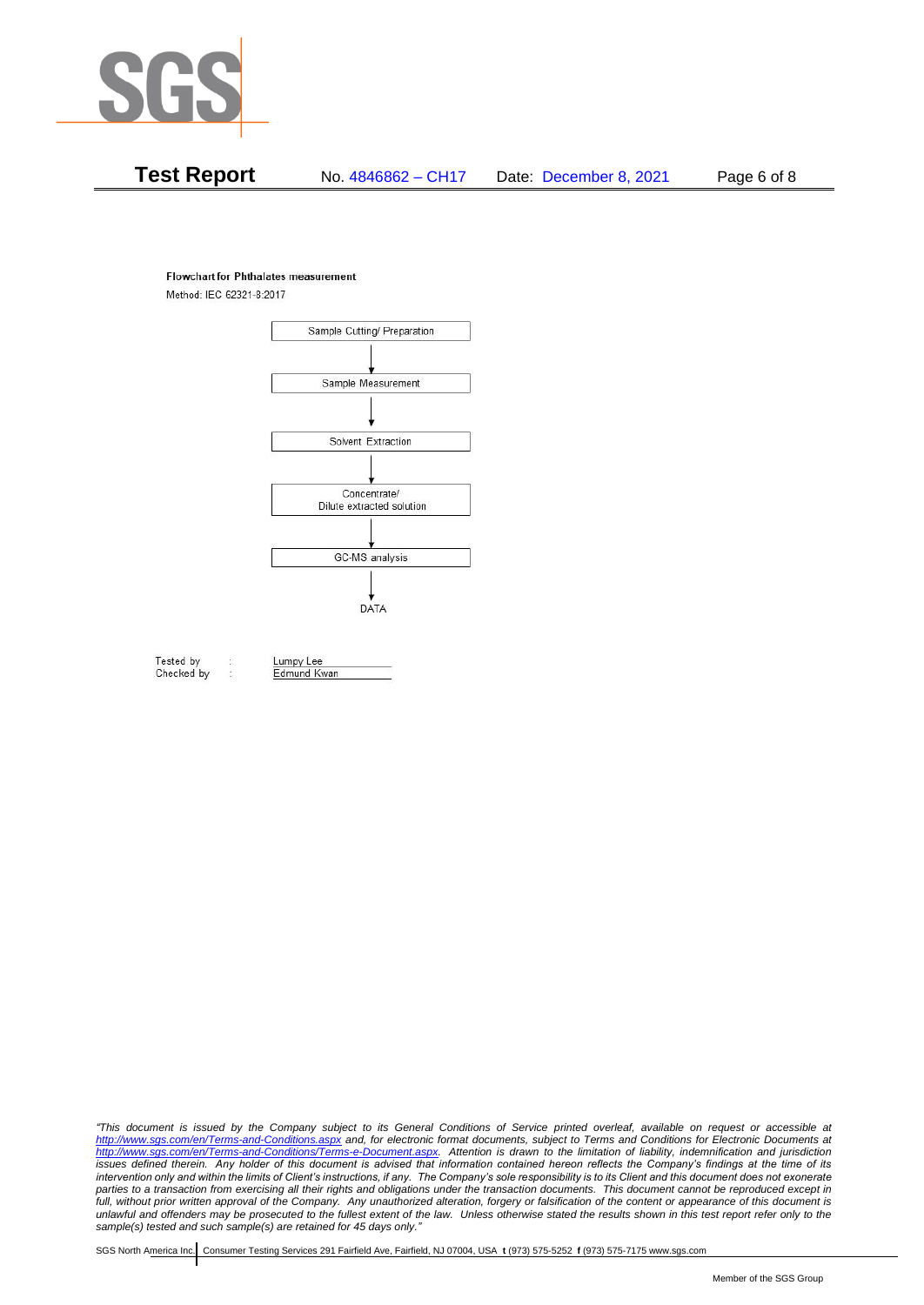

# **Test Report** No. 4846862 – CH17 Date: December 8, 2021 Page 7 of 8

#### **Flowchart for Halogen Free Test**

Method: BS EN14582:2016



Operator: Supervisor: Tang Ying Sam Chan Chun Kit (Dickson)

*"This document is issued by the Company subject to its General Conditions of Service printed overleaf, available on request or accessible at <http://www.sgs.com/en/Terms-and-Conditions.aspx> and, for electronic format documents, subject to Terms and Conditions for Electronic Documents at [http://www.sgs.com/en/Terms-and-Conditions/Terms-e-Document.aspx.](http://www.sgs.com/en/Terms-and-Conditions/Terms-e-Document.aspx) Attention is drawn to the limitation of liability, indemnification and jurisdiction issues defined therein. Any holder of this document is advised that information contained hereon reflects the Company's findings at the time of its intervention only and within the limits of Client's instructions, if any. The Company's sole responsibility is to its Client and this document does not exonerate*  parties to a transaction from exercising all their rights and obligations under the transaction documents. This document cannot be reproduced except in *full, without prior written approval of the Company. Any unauthorized alteration, forgery or falsification of the content or appearance of this document is unlawful and offenders may be prosecuted to the fullest extent of the law. Unless otherwise stated the results shown in this test report refer only to the sample(s) tested and such sample(s) are retained for 45 days only."*